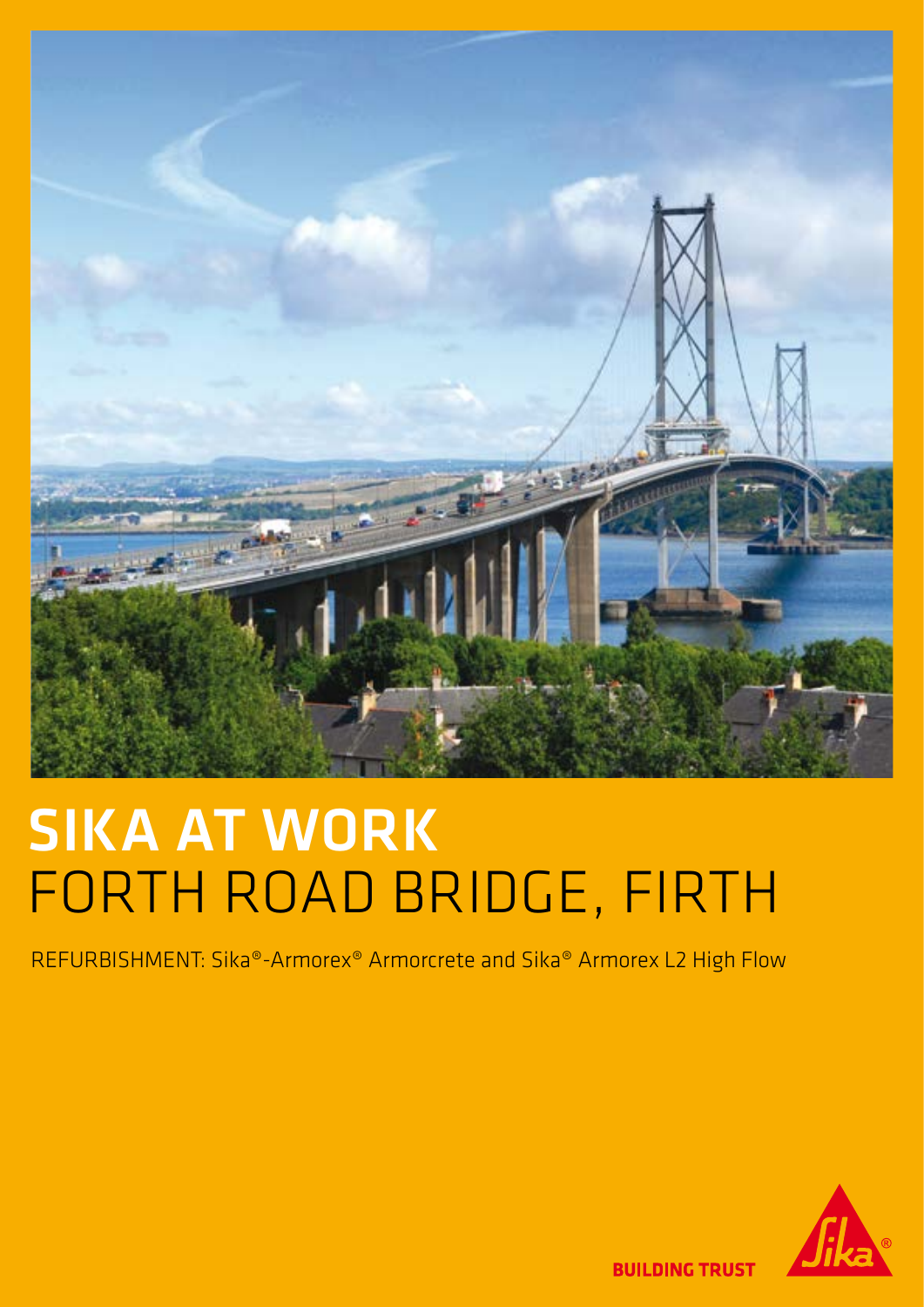## forth road bridge, firth, scotland



### SIKA CONCRETE REPAIR SYSTEM SPECIFIED FOR FORTH



ROAD BRIDGE. For a structure which was built using 39,000 tonnes of steel, 125,000 cubic metres of concrete and has a main span of 1006 metres, the Forth Road Bridge is a feat of engineering. But with 65,000 vehicles using it every day and traffic loading significantly higher than expected by engineers who designed the structure in the 1950's, it was time to replace the bridge bearings and repair the bridge piers on the approach viaducts. Appointed by main contractor Balfour Beatty to bring the structure up to 21st century specifications, specialist contractor Freyssinet Makers turned to Sika for a long term, reliable and industry-proven concrete repair solution.